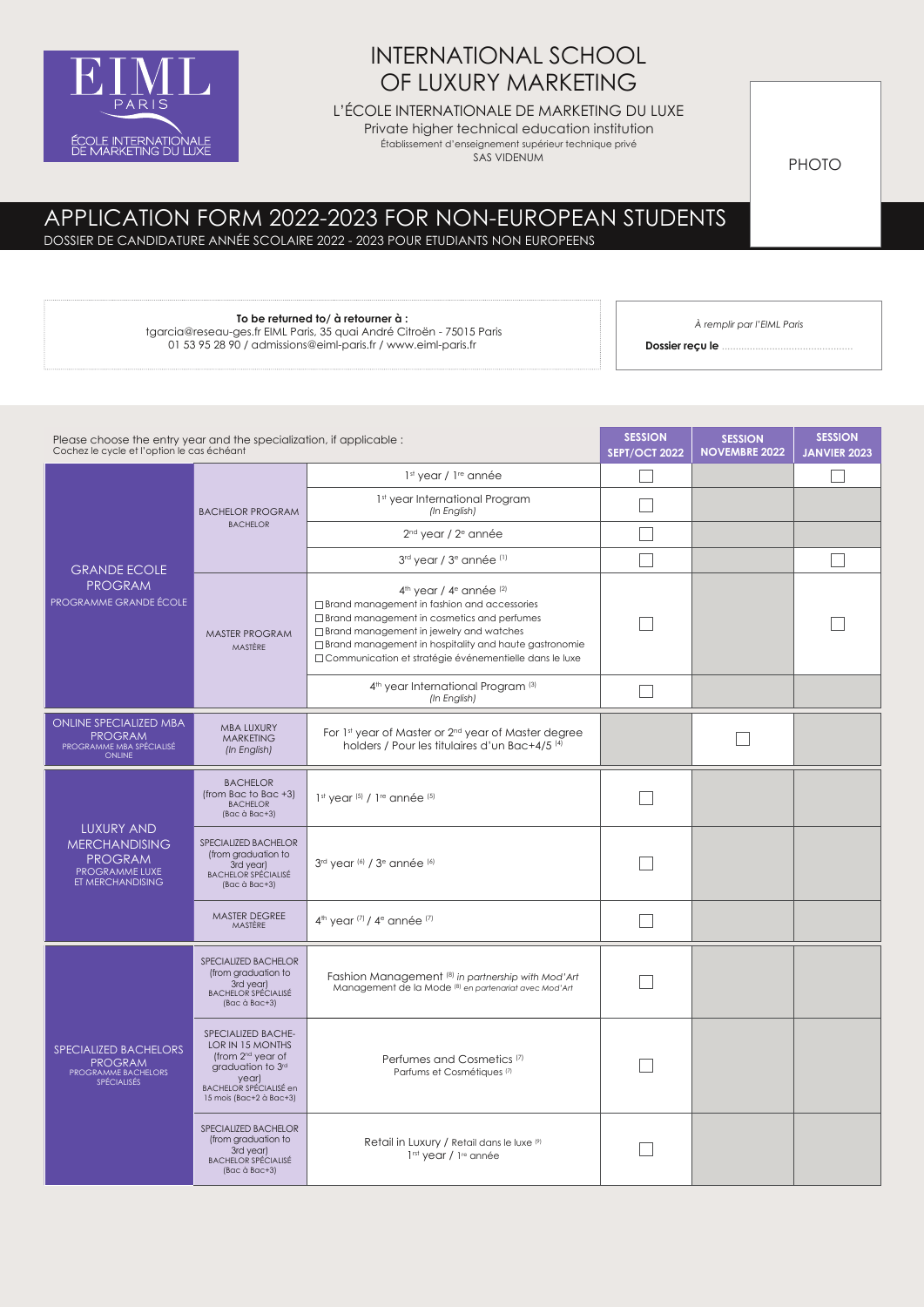#### (1) For September intake / Session de Septembre : Initial Study Pace / Cycle initial :

(4 days at school / week from Sept to March and full time internship from April to September ) / (4 jours école / semaine de septembre à mars et stage temps plein d'avril à septembre)

#### For January intake / Session de janvier : Initial Study Pace / cycle initial :

(3 days at school / week from january to july) (3 jours école / semaine de janvier à juillet)

#### (2) For October intake, choice of study pace / Pour la session d'octobre, choix du rythme :

#### Inital Study Pace / Cycle initial

(3 days at school per week from October to April) / (3 jours école par semaine d'octobre à avril) NB: only Brand management in fashion and accessories and Brand management in fashion and accessories are possible / Seules les options Brand management in fashion and accessories sont possibles.

#### Co-opt Study Pace / Cycle en alternance

(1 day at school / 4 days in company + 6 seminars of one week each ) / (1 jour école / 4 jours en entreprise + 6 seminaires d'une semaine chacun )

#### For January intake / pour la session de janvier

#### Initial study pace / Cycle initial:

( 3 days at school/ week from January to July) / ( 3 jours à l'école / semaine de janvier à juillet)

#### (3) Semester 1 - Initial study pace / Semestre 1 - Cycle en initial

(3 days at school/ week from September to January and fulltime internship from February to April ) / ( 3 jours à l'école / semaine de se septembre à janvier

#### et stage temps plein de février à avril) 2nd semester abroad / Semestre 2 à l'international au choix :

 $\Box$  Milan

New-York

### **(4)** Co-opt Study Pace / Cycle en alternance

(1 day online classes / 4 days in company + 4 workshops of 1 week each / (1 jour de cours online / 4 jours entreprise + 4 semaines de séminaires en présentiel)

#### $(5)$  1<sup>rst</sup> year : initial study pace / 1re année : cycle en initial

(4 days at school / week from September to May and fulltime internship from June to August) (4 jours école / semaine de septembre à mai et stage temps plein de juin à août)

#### (6) Pace / Rythme :

Co-opt Study Pace / Cycle en altenance

#### (1 day at school / 4 days in company + 8 worshops of 1 week each)

(1 jour école / 4 jours entreprises

+ 8 semaines de séminaires)

(7) Pace / Rythme : Co-opt Study Pace / Cycle en alternance (1 day at school / 4 days in company + 6 workshops of 1 week each) (1 jour école / 4 jours entreprises + 6 semaines de séminaires)

### (8) Study pace / Rythme :

1<sup>rst</sup>, 2<sup>nd</sup> and 3<sup>rd</sup> year : «initial» study pace (4 days at school / week) 1re, 2e et 3e année : cycle en initial (4 jours école / semaine)

#### 4th year : «Co-opt Study Pace»( 1day at school / 4 days in company + 6 seminars of one week each)

4e année : cycle en alternance (1 jour école / 4 jours entreprise + 6 semaines de séminaires)

#### (9) Rythme / Pace: Co-opt Study Pace / Cycle en alternance

(6 workshops of 1 week each + 2 months in company from mid Nov and mid Jan + 2 days at school / 3 days in company from mid Jan to mid May ) / (6 semaines de séminaire + 2 mois en entreprise de mi-nov et mi-janv + 2 jours école / 3 jours entreprise de mi-janv à mi-mai)

Date of the expected e-testing session (please check avaiblable dates at www.eiml-paris.fr) : ............................................................................... Date du concours d'admission souhaitée (dates à consulter sur www.eiml-paris.fr) : ..................................................................................................

## **PERSONNAL DATA / ETAT CIVIL**

# **FAMILY SITUATION / SITUATION DE FAMILLE**

Name and mailing address of the student's parents / Nom et adresse des parents : ...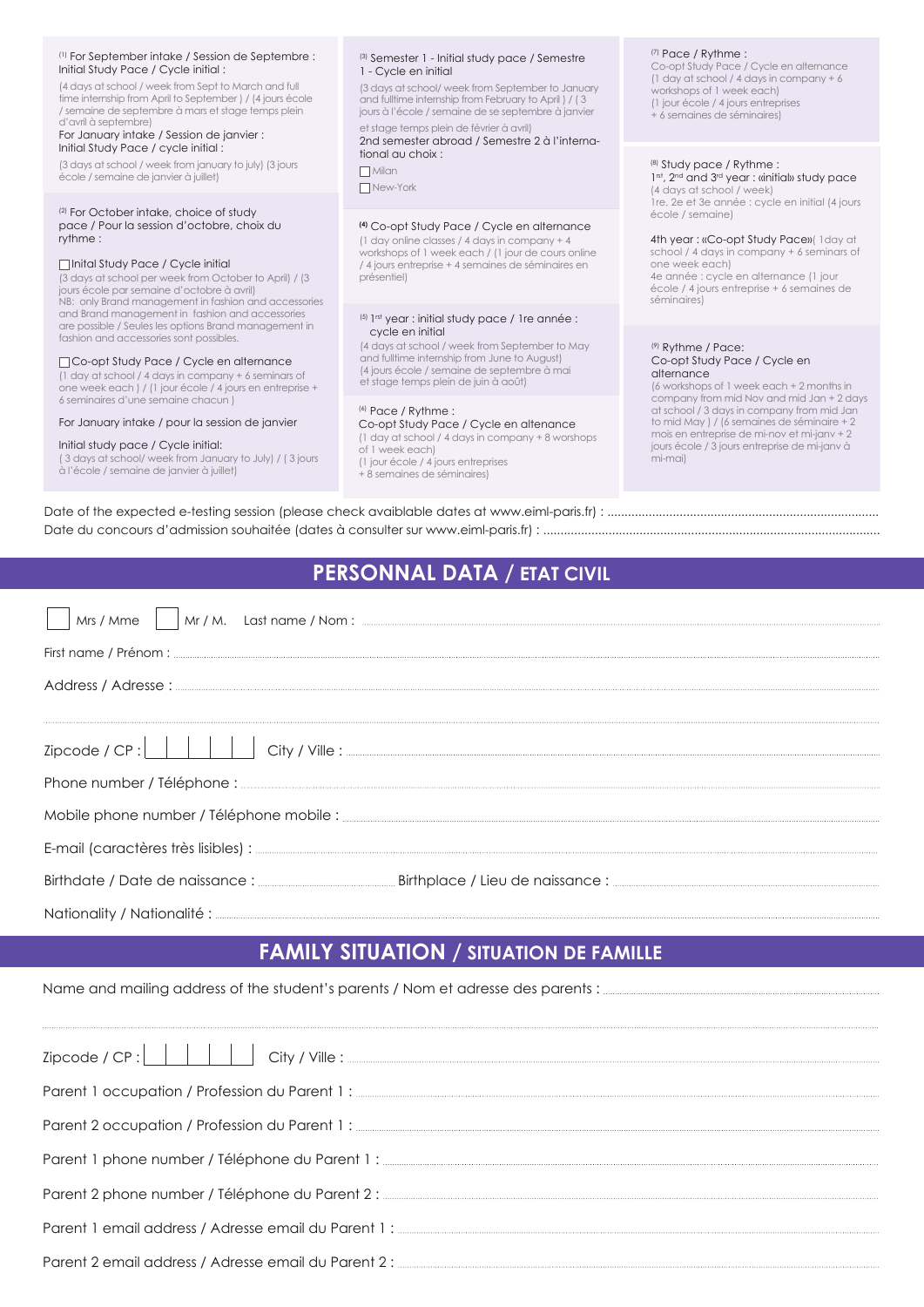# **ACADEMIC DATA / VOTRE PARCOURS SCOLAIRE**

### FROM YOUR LAST YEAR OF HIGH SCHOOL TO YOUR LAST YEAR OF HIGHER STUDIES DE LA TERMINALE À VOTRE DERNIÈRE ANNÉE D'ÉTUDES

| Year / Année | Degree prepared<br>Diplôme ou Titre préparé | Name & address of the Institution<br>Nom et adresse établissement | Graduation date<br>Date d'obtention |
|--------------|---------------------------------------------|-------------------------------------------------------------------|-------------------------------------|
|              |                                             |                                                                   |                                     |
|              |                                             |                                                                   |                                     |
|              |                                             |                                                                   |                                     |
|              |                                             |                                                                   |                                     |
|              |                                             |                                                                   |                                     |

# **LANGUAGES / LANGUES**

| beginner<br>faible       | intermediate<br>moyen | fluent<br>élevé | bilingual<br>bilingue |
|--------------------------|-----------------------|-----------------|-----------------------|
| $Level$ niveau : $\vert$ |                       |                 |                       |
| $Level$ niveau : $\vert$ |                       |                 |                       |
|                          |                       |                 |                       |

# **HOW DID YOU HEAR ABOUT OUR SCHOOL ? COMMENT AVEZ-VOUS CONNU L'ÉTABLISSEMENT?**

Please choose one or more Cochez une ou plusieurs cases.

Internet research Recherche sur internet

Student fair (please specify) Salons (précisez)

Website (please specify) Site Internet (précisez)

Press article / Article de presse

Friends - Family / Amis - Famille

Former student / Ancien élève

# **ADMISSIONS**

|                                                                    | <b>GRANDE ECOLE PROGRAM/INTERNATIONAL PROGRAM/SPECIALIZED BACHELORS</b><br><b>PROGRAMME GRANDE ECOLE / INTERNATIONAL PROGRAM/ BACHELORS SPÉCIALISÉS</b>                                                                                                                                                                                                                                                                                                                                                                                                                                                                                                                                                                                                                              | <b>MBA</b>                                                                                                                                                                                                     |
|--------------------------------------------------------------------|--------------------------------------------------------------------------------------------------------------------------------------------------------------------------------------------------------------------------------------------------------------------------------------------------------------------------------------------------------------------------------------------------------------------------------------------------------------------------------------------------------------------------------------------------------------------------------------------------------------------------------------------------------------------------------------------------------------------------------------------------------------------------------------|----------------------------------------------------------------------------------------------------------------------------------------------------------------------------------------------------------------|
| <b>Admission</b><br><b>process</b><br>Procédure<br>d'admission     | Screening of the application file / Etude du dossier<br>▶ Online admission test including 2 different tests : / Test d'admission comportant deux<br>épreuves :<br>English proficiency, French language, general culture, logic, Luxury culture/<br>fashion (coef 1), individual interview (coef 2)<br>Aptitudes en anglais, aptitudes en français, culture générale, logique, luxe/culture/mode (coef1),<br>entretien individuel (coef 2)<br>NB: interviews will be carried out in English for the International program», admissions in 3rd<br>year of Bachelor and in 1rst year of Master Degree.<br>N.B : les entretiens seront en anglais pour les programmes : « International program », les admissions en<br>3e année de Bachelor et en 1re année de Mastère.                 | Screening of the application file<br><b>Ftude du dossier</b><br>Individual interview / Entretien individuel                                                                                                    |
| <b>Admission</b><br>conditions<br><b>Conditions</b><br>d'admission | $\triangleright$ 1st year / 1 <sup>re</sup> année : to hold a Baccalaureate / être titulaire du Bac (général et<br>technologique)<br>$\triangleright$ 2 <sup>nd</sup> year / 2e année : to have completed 1 year of higher studies<br>(business school) / être titulaire d'un Bac+1 (en école de commerce)<br>$\triangleright$ 3 <sup>rd</sup> year / 3e année : to have completed 2 years of higher studies + good<br>English proficiency<br>étre titulaire d'un Bac+2 (BTS, DUT, DEUG, écoles de commerce, classes prépas) + bon niveau en<br>anglais<br>▶ 4 <sup>th</sup> year / 4e année : to have completed 3 years of higher studies<br>Bachelor, Business school ) + good Englsih proficiency / titulaire d'un Bac+3<br>(licence, écoles de commerce) + bon niveau en anglais | ▶ To be a 1rst year or 2nd year of<br>Master degree holder<br>Bac +4/5 validé<br>$\blacktriangleright$ High proficiency in English<br>(Full-English program)<br>Très bon niveau d'anglais (cours full-English) |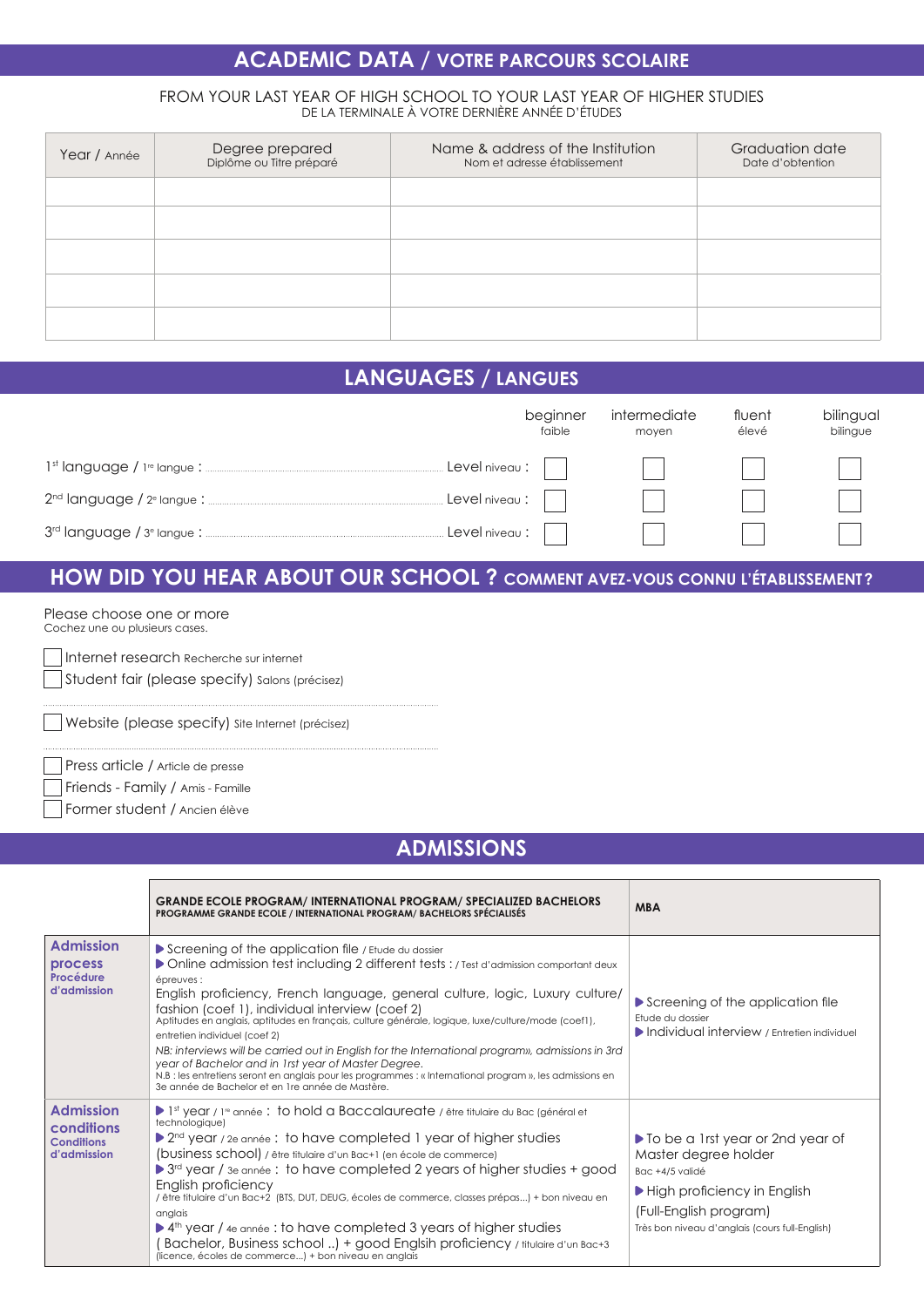### **SUPPORTING DOCUMENTS TO SUBMIT ALONG WITH THE APPLICATION FORM ÉLÉMENTS À JOINDRE AU FORMULAIRE DE CANDIDATURE**

- Passport-sized photo / Une photographie d'identité
- A copy of your ID / Une photocopie de la pièce d'identité

Baccalaureate diploma and baccalaureate transcript of records (translated in French or English if necessary) / Diplôme et relevé de notes du BAC (traduits en français ou en anglais si nécessaire)

Transcript of records obtained since the Baccalaureate or transcript of records of the two last high school years if you just obtained your Baccalaureate / Relevés de notes obtenus depuis le BAC ou relevés annuels de première et terminale pour les candidats bacheliers

Copy of the Diplomas obtained since the Baccalaureate (certified copy and translated in French or in English) / Les photocopies des diplômes obtenus depuis le BAC (certifiés conformes et traduits en français ou anglais)

Recommandation letter from a teacher, an academic director or an executive (optional) / Une lettre de soutien d'un professeur, d'un chef d'établissement ou d'un cadre de société (facultatif)

- A CV / Un curriculum vitae
- A Cover Letter / Une lettre de motivation

*NB : French language certificate with a minimum B2 Level (TCF, DELF), mandatory for students from Tunisia, Marocco, Algeria, Lebanon and non French*  speaking countries / Certificat officiel de français avec un niveau B2 minimum (TCF, DELF), obligatoire pour les étudiants venant de Tunisie, du Maroc, *d'Algérie, du Liban et pour les étudiants venant de pays non francophones*

For students who do not live in France, the oral examination can be done by webcam / Pour les étudiants ne résidant pas en France, l'examen oral peut se *faire par webcam.*

### **ANNUAL TUITION FEES 2022- 2023 / FRAIS DE SCOLARITÉ ANNUELS 2022-2023**

Tuition Fees / Frais de scolarité :

### **Tuition fees are to be paid in one installment upon registration / Les frais de scolarité sont obligatoirement à régler en Modalité 1 soit en intégralité à l'inscription**

We do not deliver pre admission or pre registration documents. Only a final registration attestation will be issued to you upon receipt of your annual tuition fees / Nous ne délivrons pas de documents de «pré-inscription» ou «pré admission». Seul un document dit «attestation d'inscription définitive» vous sera délivré à réception de votre scolarité annuelle

Please note that we reimburse the totality of the tuition fees paid in the event of visa refusal / Nous remboursons la totalité de la scolarité versée en cas de refus de Visa

### **GRANDE ECOLE PROGRAM AND MARKETING AND MERCHANDISING STRATEGIES MASTER DEGREE PROGRAMME GRANDE ÉCOLE ET MASTÈRE MARKETING ET STRATÉGIE MERCHANDISING**

|                                                    | 1 <sup>ST</sup> MODALITY - ONE INSTALLMENT / 1 <sup>re</sup> MODALITÉ RÈGLEMENT GLOBAL |  |
|----------------------------------------------------|----------------------------------------------------------------------------------------|--|
|                                                    | Payment upon registration* / Règlement à l'inscription                                 |  |
| 1rst, 2nd and 3rd year<br>1ère, 2ème et 3ème année | 8 980 €                                                                                |  |
| 4th year / 4ème année                              | 9 220 $\epsilon$                                                                       |  |

#### **INTERNATIONAL PROGRAM PROGRAMME INTERNATIONAL**

|                                                                                                                                                                        | 1 <sup>ST</sup> MODALITY - ONE INSTALLMENT / 1 <sup>re</sup> MODALITÉ RÈGLEMENT GLOBAL |  |
|------------------------------------------------------------------------------------------------------------------------------------------------------------------------|----------------------------------------------------------------------------------------|--|
|                                                                                                                                                                        | Cashing updon registration / règlement à l'inscription                                 |  |
| International program 1st, 2nd, 3rd and<br>4 <sup>th</sup> year<br>Programme international 1 <sup>re</sup> , 2 <sup>e</sup> , 3 <sup>e</sup> , 4 <sup>e</sup><br>année | 9 105 $\epsilon$                                                                       |  |